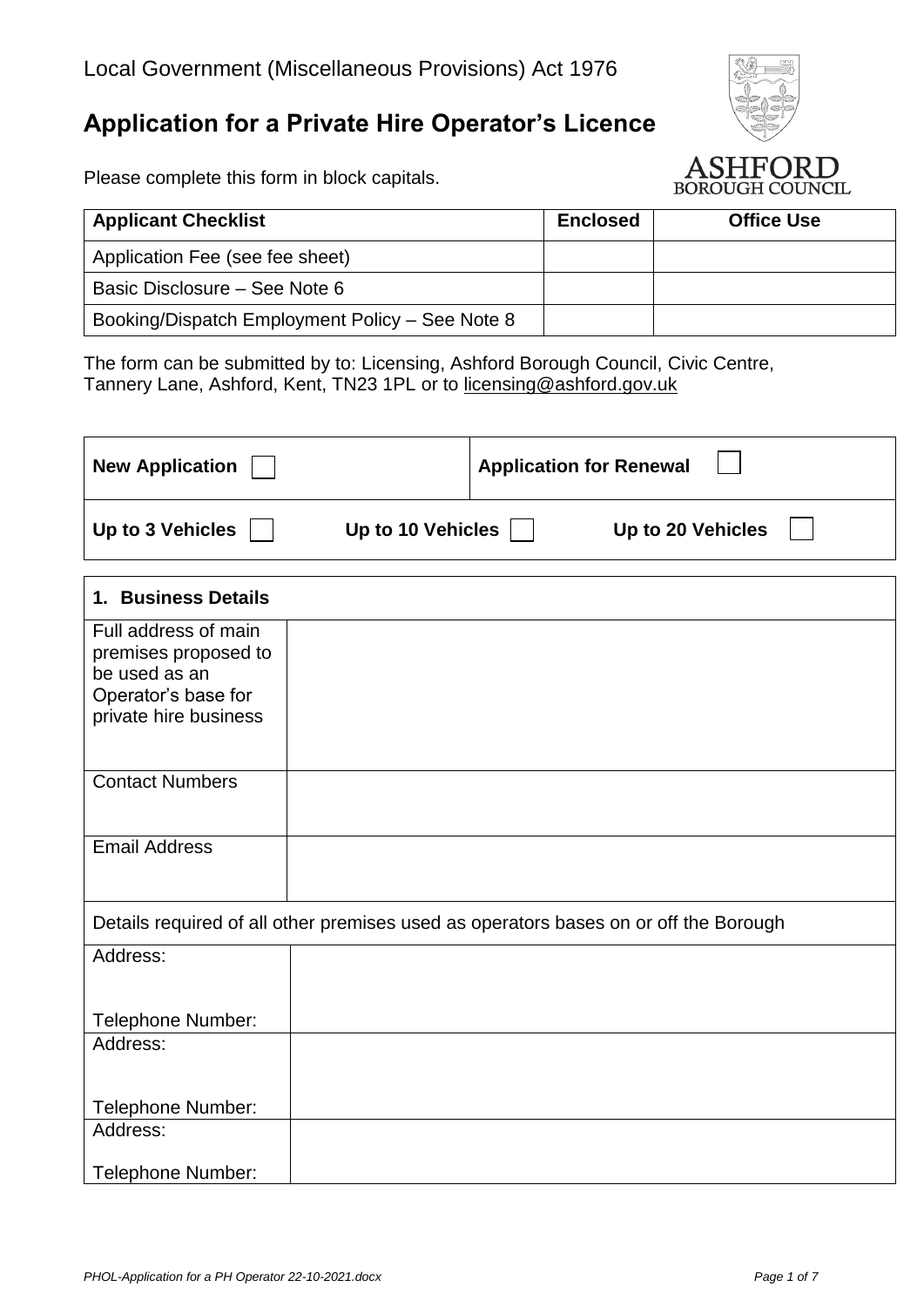| <b>Application by Individual</b><br>2. |                                          |                      |  |
|----------------------------------------|------------------------------------------|----------------------|--|
| <b>Full Name</b>                       |                                          |                      |  |
| Permanent<br><b>Address</b>            |                                          |                      |  |
| <b>Contact Numbers</b>                 |                                          | <b>Email Address</b> |  |
| Date of Birth                          |                                          | Place of Birth       |  |
|                                        | Previous occupation or business activity |                      |  |

| <b>Application by Corporate or Unincorporated Body</b><br>3. |  |                                                                                                                                                                                    |                           |                                                                                         |
|--------------------------------------------------------------|--|------------------------------------------------------------------------------------------------------------------------------------------------------------------------------------|---------------------------|-----------------------------------------------------------------------------------------|
| <b>Business Name</b>                                         |  |                                                                                                                                                                                    | Contact<br><b>Numbers</b> |                                                                                         |
| Address of<br>registered office<br>or principal office       |  |                                                                                                                                                                                    |                           |                                                                                         |
| <b>Email Address</b>                                         |  |                                                                                                                                                                                    | Company<br>Number         |                                                                                         |
| Full Name & Address                                          |  | Full names and private addresses of all directors, secretaries and other persons                                                                                                   |                           | responsible for the management of the business (continue on separate sheet if required) |
| Position                                                     |  |                                                                                                                                                                                    |                           |                                                                                         |
| Previous occupation or<br>business activity                  |  |                                                                                                                                                                                    |                           |                                                                                         |
| Date & Place of Birth                                        |  |                                                                                                                                                                                    |                           |                                                                                         |
| (Miscellaneous Provisions) Act 1976.                         |  | I understand it is an offence to knowingly or recklessly make a false statement or omit any<br>material particular within this application contrary to Section 57 Local Government |                           |                                                                                         |
| Signature:                                                   |  |                                                                                                                                                                                    | Date:                     |                                                                                         |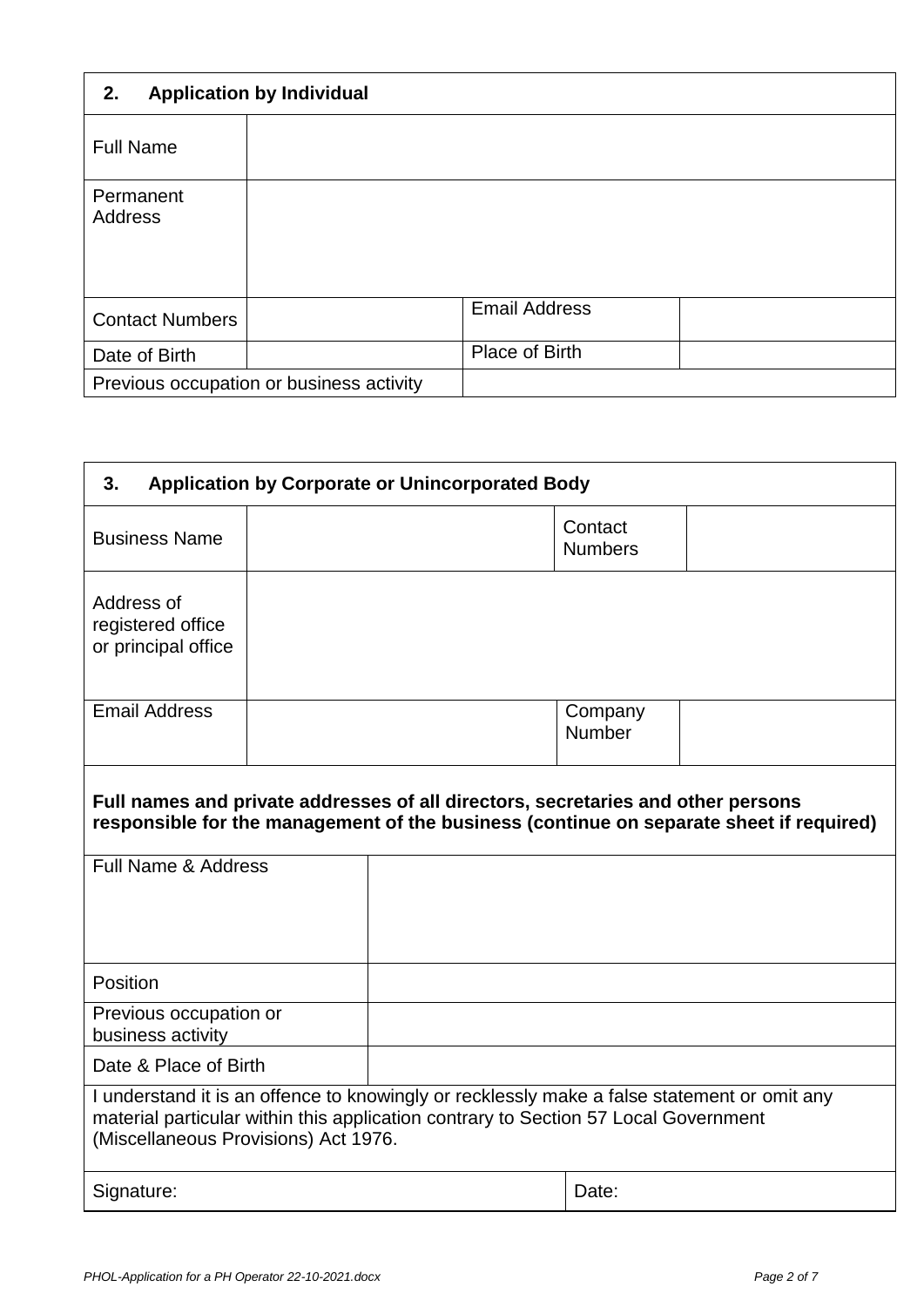| <b>Full Name &amp; Address</b>                                                                                                                                                                                             |  |       |
|----------------------------------------------------------------------------------------------------------------------------------------------------------------------------------------------------------------------------|--|-------|
| Position                                                                                                                                                                                                                   |  |       |
| Previous occupation or<br>business activity                                                                                                                                                                                |  |       |
| Date & Place of Birth                                                                                                                                                                                                      |  |       |
| I understand it is an offence to knowingly or recklessly make a false statement or omit any<br>material particular within this application contrary to Section 57 Local Government<br>(Miscellaneous Provisions) Act 1976. |  |       |
| Signature:                                                                                                                                                                                                                 |  | Date: |

| <b>Full Name &amp; Address</b>                                                                                                                                                                                             |  |       |
|----------------------------------------------------------------------------------------------------------------------------------------------------------------------------------------------------------------------------|--|-------|
| Position                                                                                                                                                                                                                   |  |       |
| Previous occupation or<br>business activity                                                                                                                                                                                |  |       |
| Date & Place of Birth                                                                                                                                                                                                      |  |       |
| I understand it is an offence to knowingly or recklessly make a false statement or omit any<br>material particular within this application contrary to Section 57 Local Government<br>(Miscellaneous Provisions) Act 1976. |  |       |
| Signature:                                                                                                                                                                                                                 |  | Date: |

| <b>Full Name &amp; Address</b>                                                                                                                                                                                             |  |       |
|----------------------------------------------------------------------------------------------------------------------------------------------------------------------------------------------------------------------------|--|-------|
| <b>Position</b>                                                                                                                                                                                                            |  |       |
| Previous occupation or<br>business activity                                                                                                                                                                                |  |       |
| Date & Place of Birth                                                                                                                                                                                                      |  |       |
| I understand it is an offence to knowingly or recklessly make a false statement or omit any<br>material particular within this application contrary to Section 57 Local Government<br>(Miscellaneous Provisions) Act 1976. |  |       |
| Signature:                                                                                                                                                                                                                 |  | Date: |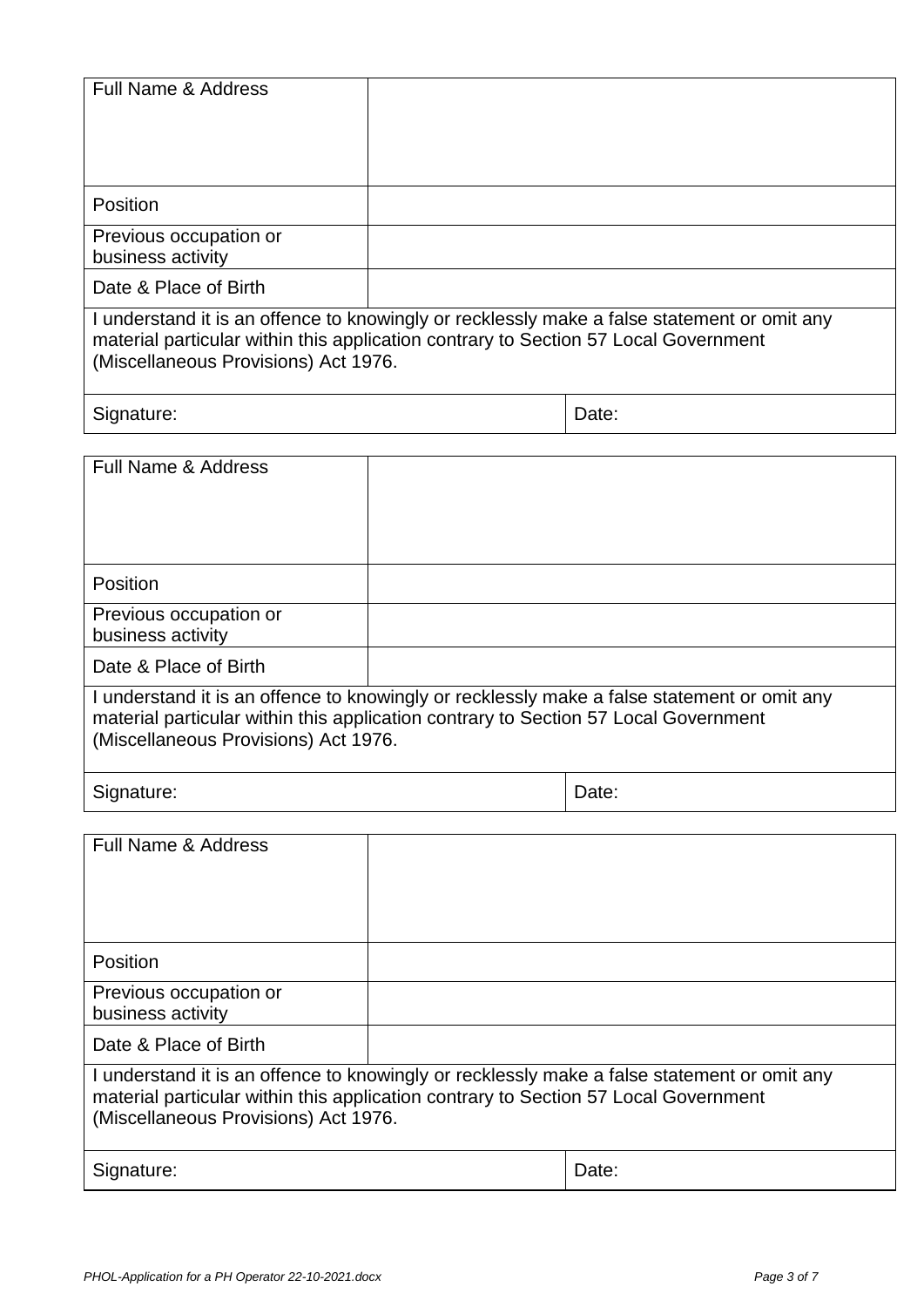#### **4. Details of Convictions**

If there are any convictions recorded against the applicant (if the applicant is a corporate or unincorporated body, "the applicant" means that body or any of its directors, secretaries or other persons responsible for its management) full details **MUST** be given.

If this is an application for renewal then only details of any conviction since the applicant last applied for a licence need be given (continue on separate sheet if required)

**Note:** All convictions must be disclosed. Spent convictions, as defined in the attached notes, should not be included.

| Name of Person with<br>Conviction | Date of<br>Conviction | Offence | Sentence<br>(Including Suspended<br>Sentence) |
|-----------------------------------|-----------------------|---------|-----------------------------------------------|
|                                   |                       |         |                                               |
|                                   |                       |         |                                               |
|                                   |                       |         |                                               |
|                                   |                       |         |                                               |
|                                   |                       |         |                                               |
|                                   |                       |         |                                               |
|                                   |                       |         |                                               |
|                                   |                       |         |                                               |
|                                   |                       |         |                                               |
|                                   |                       |         |                                               |

| 5. Do all applicants have the right to work | Yes / No |
|---------------------------------------------|----------|
| in the UK?                                  |          |

#### **6. Details of Previous Applications**

Has the applicant (if the applicant is a corporate or unincorporated body, "the applicant" means that body or any of its directors, secretaries or other persons responsible for its management) ever been refused a Private Hire or Hackney Carriage Driver, Vehicle or Operator Licence or had such a Licence revoked or suspended?

If YES, which licensing authority refused/ revoked/suspended the licence and when?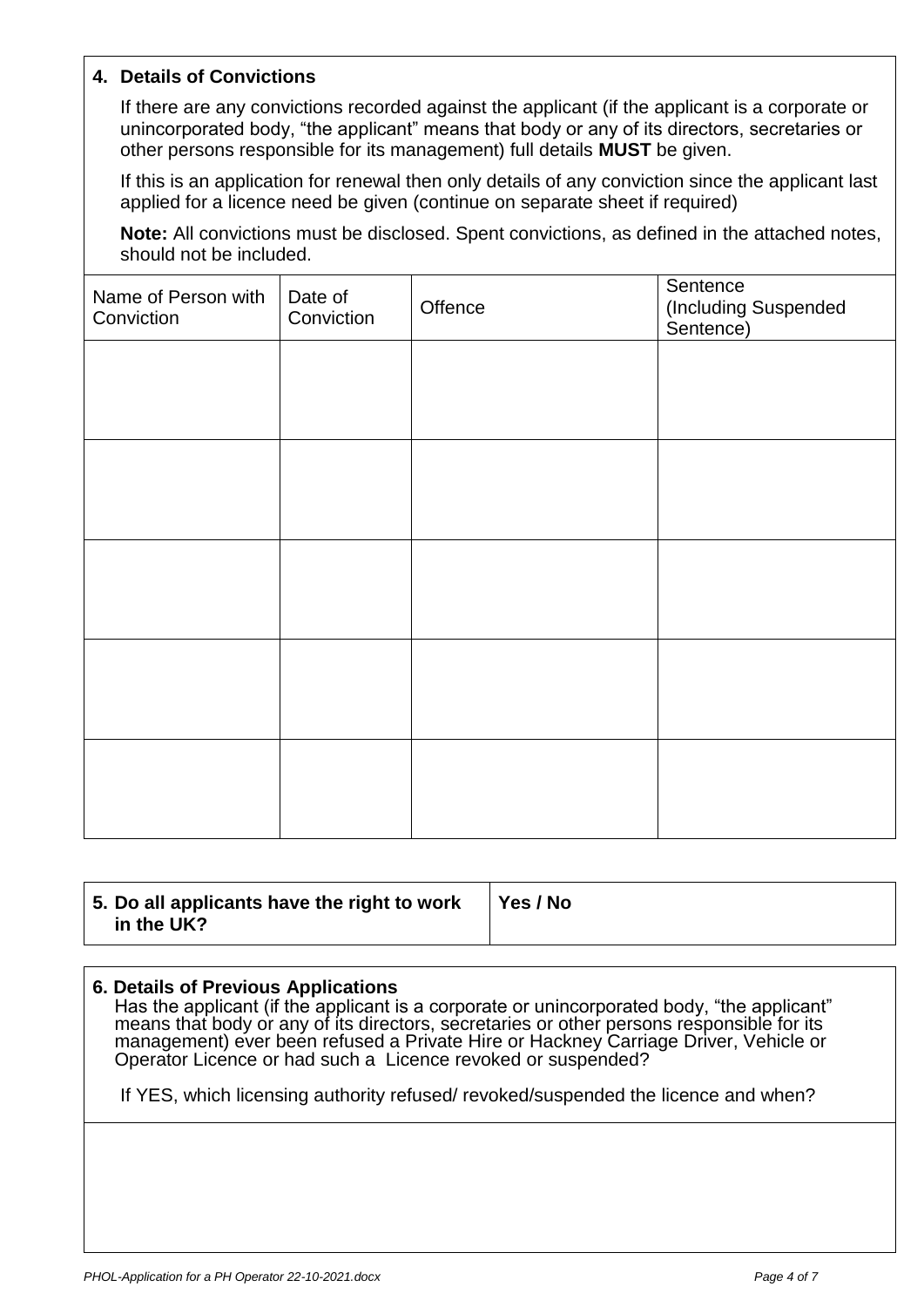|    | 7. Details of Current Licences<br>Does the applicant (if the applicant is a corporate or unincorporated body, "the applicant"<br>means that body or any of its directors, secretaries or other persons responsible for its<br>management) currently hold a Private Hire or Hackney Carriage Driver, Vehicle or Operator<br>Licence with any other Borough?<br>If YES, which Borough granted it and when? |  |
|----|----------------------------------------------------------------------------------------------------------------------------------------------------------------------------------------------------------------------------------------------------------------------------------------------------------------------------------------------------------------------------------------------------------|--|
|    |                                                                                                                                                                                                                                                                                                                                                                                                          |  |
| 8. | Declaration by Individual Operator or Nominee for Corporate or Unincorporated Body<br>I hereby apply for Private Hire Operator's Licence within the Borough of Ashford. I have<br>received, read and understood the Private Hire Operator's Conditions and agree to abide by<br>them.                                                                                                                    |  |
|    | I understand it is an offence to knowingly or recklessly make a false statement or omit any<br>material particular within this application contrary to Section 57 Local Government<br>(Miscellaneous Provisions) Act 1976.                                                                                                                                                                               |  |
|    | Signed:<br>Date:                                                                                                                                                                                                                                                                                                                                                                                         |  |
|    | <b>Print Name:</b>                                                                                                                                                                                                                                                                                                                                                                                       |  |

## **Data protection and sharing**

Ashford Borough Council is the data controller for any personal information collected in this application. Your information will be used to administrate the licence, processing is being conducted relying upon a contractual legal basis. Your data may be shared with other departments within the council for the purpose of improving services, keeping records up-to-date and for the protection of the public fund. Schedule 23 to Finance Act 2011 (Data Gathering Powers) and Schedule 36 to Finance Act 2008 (Information and Inspection Powers), grant HMRC powers to obtain relevant information from third parties. This includes licensing bodies being required to provide information about licence applicants. It may also share your data with other bodies responsible for auditing public funds for these purposes. You can find further information about data sharing to identify fraud at [www.ashford.gov.uk/transparency/data-protection/data](http://www.ashford.gov.uk/transparency/data-protection/data-sharing-to-identify-fraud/)[sharing-to-identify-fraud/.](http://www.ashford.gov.uk/transparency/data-protection/data-sharing-to-identify-fraud/) Your information will be retained as long as you hold the licence + 12 years. For more information about your data protection rights please see our data protection pages which can be found at [www.ashford.gov.uk](http://www.ashford.gov.uk/) or contact the Data Protection Officer, Ashford Borough Council, Civic Centre, Tannery Lane, Ashford, Kent, TN23 1PL.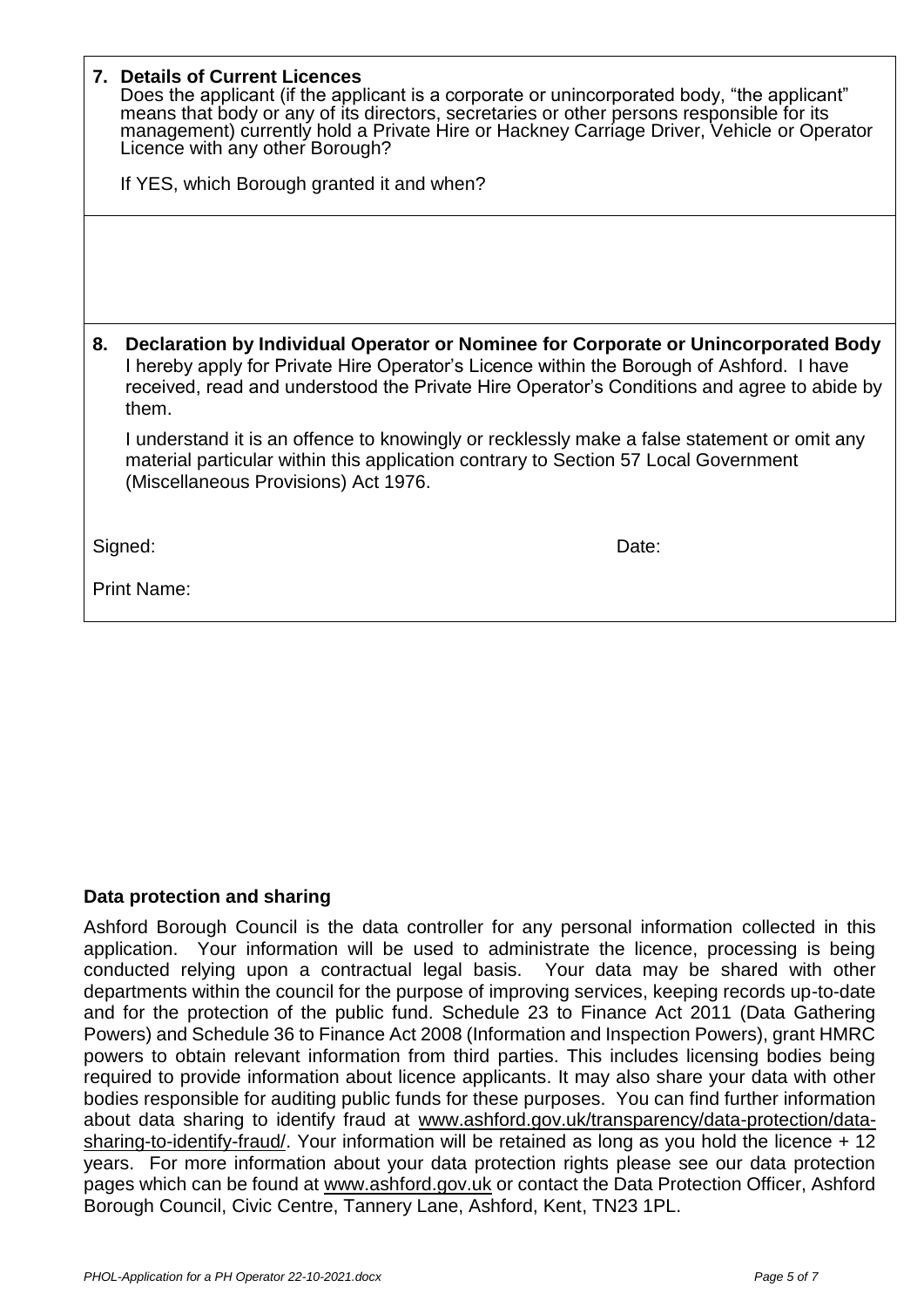### **Notes for Private Hire Operator's Licence**

#### **Important: In the event that your application is refused or withdrawn you will not be refunded the application fee or any part thereof under any circumstances.**

- 1. Operator's licences are granted for 5 years and for a specific number of vehicles. Once granted if you wish to increase the number of vehicles permitted under your licence, you will be able to amend your licence subject to payment of the appropriate fee.
- 2. A person or corporate or incorporate body may hold only one operator's licence.
- 3. The questions as to previous convictions on this application form are authorised by Section 57 of the Local Government (Miscellaneous Provisions) Act 1976. Anyone knowingly or recklessly making false statement, or who omits any material particular in giving information under this Section commits an offence.
- 4. The authority is under a duty to protect the public funds it administers, and to this end may use the information you have provided on this form for the prevention and detection of fraud. It may also share this information with other bodies responsible for auditing or administering public funds for these purposes. For further information, see [www.ashford.gov.uk](http://www.ashford.gov.uk/) or contact [licensing@ashford.gov.uk](mailto:licensing@ashford.gov.uk)
- 5. Applicant must be aware that they may require planning permission to operate a business from a premises. All enquiries should be made to [planning.help@ashford.gov.uk](mailto:planning.help@ashford.gov.uk)
- 6. You are required to submit a basic disclosure with your application which can be obtained from <https://www.gov.uk/request-copy-criminal-record> . Where a company holds the licence, each director will be required to submit the basic disclosures. However where the applicant/director is also a driver they will not be required to submit a basic disclosure as the drivers Enhanced Disclosure and DBS Update Service will apply.

#### 7. **SPENT CONVICTIONS**

All unspent convictions must be disclosed. Spent convictions are defined in the Rehabilitation of Offenders Act 1974. This Act provides that after a certain lapse of time convictions for criminal offences are to be regarded as "spent".

#### **If you are in any doubt as to whether a conviction is spent, you should either consult a solicitor or declare it on the application form.**

| Sentence                                                                          | <b>Rehabilitation Period</b>                                                                                       |
|-----------------------------------------------------------------------------------|--------------------------------------------------------------------------------------------------------------------|
| Over 6 months imprisonment but under 30<br>months                                 | 10 years                                                                                                           |
| Under 6 months imprisonment                                                       | 7 years                                                                                                            |
| A Fine                                                                            | 5 years                                                                                                            |
| Conditional discharge, bound over,<br>probation                                   | 1 year period of discharge, bind over or<br>probation whichever is the longer.                                     |
| Absolute discharge                                                                | 6 months                                                                                                           |
| Cashiering, discharge with ignominy or<br>dismissal with disgrace from HM Service | 10 years                                                                                                           |
| <b>Dismissal from HM Service</b>                                                  | 7 years                                                                                                            |
| Disqualification, disability or prohibition                                       | Period of disqualification, disability or<br>prohibition unless a longer period as set<br>out in 1-7 above applies |

<sup>8.</sup> Each Private Hire Operator must keep, and submit at the time of licensing, a written policy covering their approach/measures on the employment of ex-offenders into booking and/or dispatch roles.